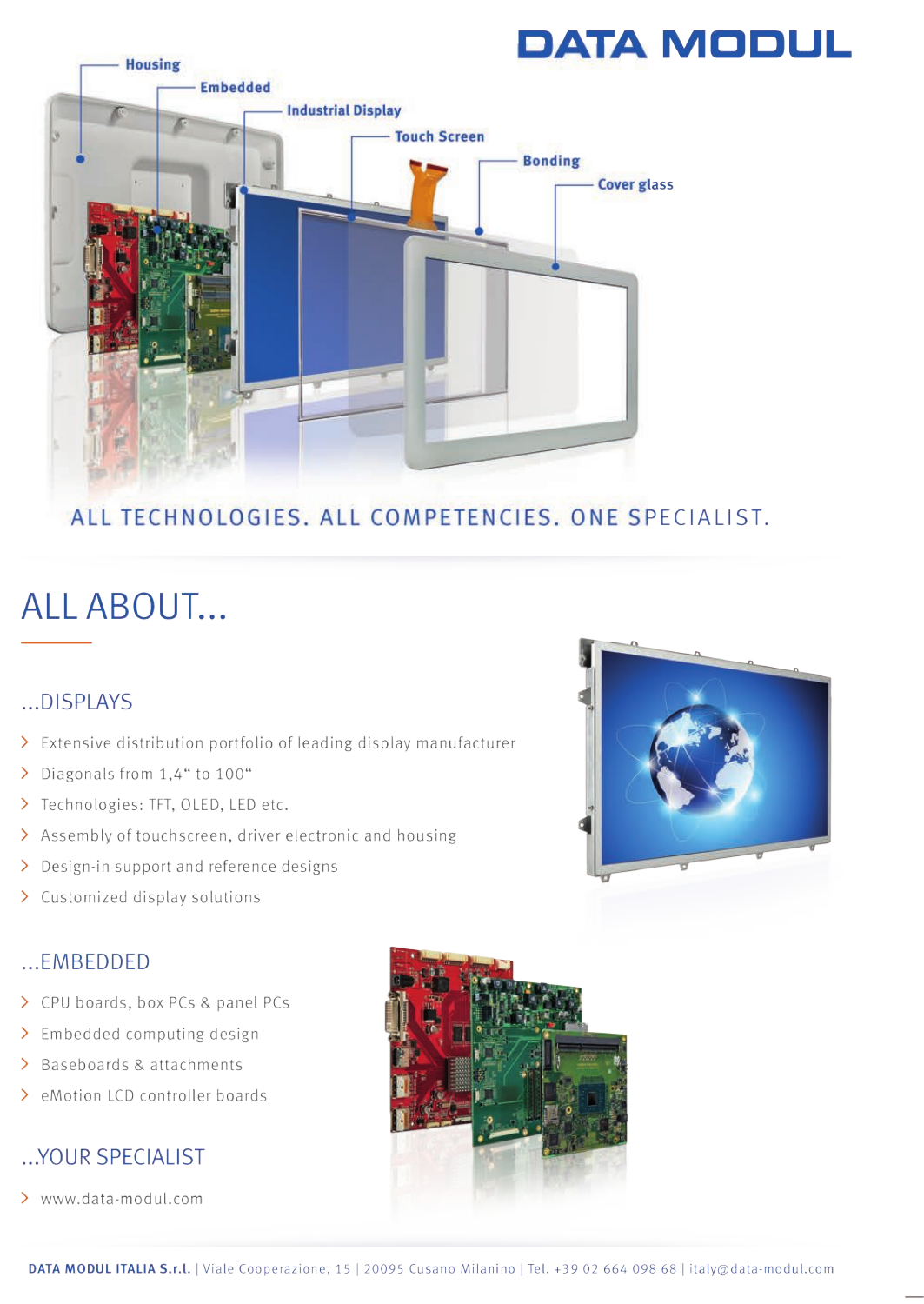

## Data Modul Italia Srl

V.le Cooperazione 15 - 20095 Cusano Milanino (MI)

Tel. 0266409868 - Fax 0266409866

*www.data-modul.com - italy@data-modul.com*

SEDE UNICA

DISTRIBUTOR

| <b>TURNOVER</b> millions $\epsilon$  | $5 \div 9.99$ |
|--------------------------------------|---------------|
| <b>HEADCOUNT</b>                     | - 5           |
| <b>OPERATING AREA</b> Internazionale |               |
| <b>MEMBER</b>                        |               |
|                                      |               |

#### SUPPLIER

AMPIRE **✖ AU OPTRONIX BATRON** CHIMEI INNOLUX **✖** CONRAC **✖** DATA **IMAGE** DATA MODUL **EVERVISION GRAYHILL** HANNSTAR **✖** KYOCERA **✖** LG PHILIPS LCD ORTUSTECH **✖ POWERTIP** SAMSUNG **✖ SHARP DEVICE EUROPE** TIANMA **✖** VARITRONIX-BOE **✖ WISECHIP** 

| <b>JTOR</b>                                             | <b>SEMICONDUCTORS</b>       |                           |                     |           |                                       |                                  |                 |                   | IP&E           |            |           |                  | Interconnection, passive &<br>electromechanical components |                              |        |                           |           |                       |
|---------------------------------------------------------|-----------------------------|---------------------------|---------------------|-----------|---------------------------------------|----------------------------------|-----------------|-------------------|----------------|------------|-----------|------------------|------------------------------------------------------------|------------------------------|--------|---------------------------|-----------|-----------------------|
| $-9,99$<br>< 5<br>zionale<br>$\chi$<br>assodel<br>PLIER | Discretes (Signal/Power/RF) | Programmable Logic - ASIC | Logic (Bipolar/MOS) | Analog IC | Memories<br>(Programmable/DRAM/SDRAM) | Microprocessors<br>(MPU/MCU/DSP) | Optoelectronics | Display (LCD/FPD) | <b>Sensors</b> | Capacitors | Resistors | <b>Inductors</b> | Crystals/Filters                                           | Switches/Pushbuttons/Toggles | Relays | Connectors/Sockets/Cables | Magnetics | <b>Power Supplies</b> |
| PIRE                                                    |                             |                           |                     |           |                                       |                                  |                 |                   |                |            |           |                  |                                                            |                              |        |                           |           |                       |
| ONIX<br>RON                                             |                             |                           |                     |           |                                       |                                  |                 |                   |                |            |           |                  |                                                            |                              |        |                           |           |                       |
|                                                         |                             |                           |                     |           |                                       |                                  |                 |                   |                |            |           |                  |                                                            |                              |        |                           |           |                       |
|                                                         |                             |                           |                     |           |                                       |                                  |                 |                   |                |            |           |                  |                                                            |                              |        |                           |           |                       |
|                                                         |                             |                           |                     |           |                                       |                                  |                 |                   |                |            |           |                  |                                                            |                              |        |                           |           |                       |
|                                                         |                             |                           |                     |           |                                       |                                  |                 |                   |                |            |           |                  |                                                            |                              |        |                           |           |                       |
|                                                         |                             |                           |                     |           |                                       |                                  |                 |                   |                |            |           |                  |                                                            |                              |        |                           |           |                       |
|                                                         |                             |                           |                     |           |                                       |                                  |                 |                   |                |            |           |                  |                                                            | ×                            |        |                           |           |                       |
|                                                         |                             |                           |                     |           |                                       |                                  |                 |                   |                |            |           |                  |                                                            |                              |        |                           |           |                       |
|                                                         |                             |                           |                     |           |                                       |                                  |                 |                   |                |            |           |                  |                                                            |                              |        |                           |           |                       |
|                                                         |                             |                           |                     |           |                                       |                                  |                 |                   |                |            |           |                  |                                                            |                              |        |                           |           |                       |
|                                                         |                             |                           |                     |           |                                       |                                  |                 |                   |                |            |           |                  |                                                            |                              |        |                           |           |                       |
|                                                         |                             |                           |                     |           |                                       |                                  |                 |                   |                |            |           |                  |                                                            |                              |        |                           |           |                       |
|                                                         |                             |                           |                     |           |                                       |                                  |                 |                   |                |            |           |                  |                                                            |                              |        |                           |           |                       |
|                                                         |                             |                           |                     |           |                                       |                                  |                 |                   |                |            |           |                  |                                                            |                              |        |                           |           |                       |
|                                                         |                             |                           |                     |           |                                       |                                  |                 |                   |                |            |           |                  |                                                            |                              |        |                           |           |                       |
|                                                         |                             |                           |                     |           |                                       |                                  |                 |                   |                |            |           |                  |                                                            |                              |        |                           |           |                       |
|                                                         |                             |                           |                     |           |                                       |                                  |                 |                   |                |            |           |                  |                                                            |                              |        |                           |           |                       |

#### **OTHERS**

**OTHERS ELECTRONIC ACTIVITIES DATA MODUL OTHERS GENERIC** BATRON, DATA MODUL

INTERFACEBOARD/EMBEDDED ADVANTECH, AVALUE, CONGATEC, DATA MODUL, F&S, TORADEX OTHERS ELECTRONIC PRODUCTS 3M, APS, CITIZEN, DATAMEGA, EPSON TOUCH PANELS DATA MODUL, DMC, GENERAL TOUCH, **HIGGEST** 

**| 69 |**